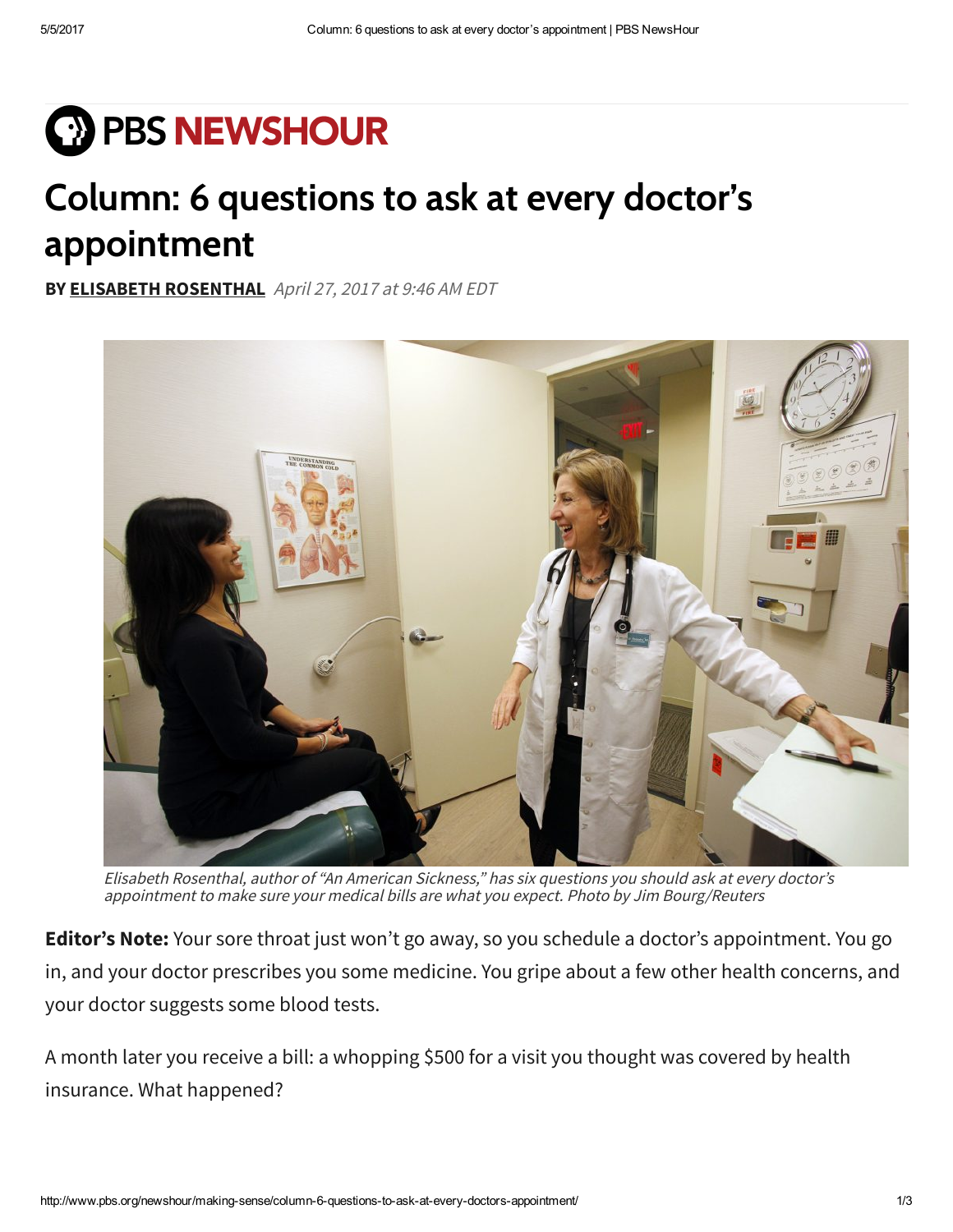What happened is you probably didn't ask the right questions. Below, reporter Elisabeth Rosenthal has six questions you should ask at every doctor's appointment to make sure you get the right care and don't get hit with sky-high medical bills. It's from [Rosenthal's](https://www.amazon.com/American-Sickness-Healthcare-Became-Business/dp/1594206759) new book, "An American Sickness: How Healthcare became Big Business and How You Can Take it Back."

#### 1. How much will this test/surgery/exam cost?

"I don't know" or "It depends on your insurance" is not an answer. The doctor should give you a ballpark range or the cash price at the center where he or she refers. Many things that sound like simple little tests are now priced at many thousands of dollars.

#### 2. How will this test/surgery/exam change my treatment?

If the answer is "It won't, but it might be good to know," take a pass. Doctors likely feel the need to do something or order something if you have a complaint, especially at a time when office visits can cost over \$500. When a doctor begins a suggestion with "Why don't we just ..." there's often no compelling reason for the test at all.

#### 3. Which blood test are you ordering? What X-ray? Why?

When doctors order blood work, they are frequently just ticking off boxes on a long electronic checklist, with no awareness of how much any might cost. Your questions alone will make them more discerning.

#### 4. Are there cheaper alternatives that are equally good, or nearly so?

If you go to a pharmacy or a lab and encounter a high price, call your doctor's office and tell him or her about it. Force your doctor to learn. He or she likely didn't know.

### 5. Where will this test/surgery/exam be performed — at the hospital, at a surgery center or in the office  $-$  and how does the place impact the price?

Doctors often practice and do procedures in different places on different days of the week. If you go on a Thursday and that happens to be your doctor's day at the hospital, it could double the price of your biopsy or colonoscopy. If he or she refers you to an ambulatory surgery center, ask, "Are you an owner?" A little shaming might encourage better behavior.

## 6. Who else will be involved in my treatment? Will I be getting a separate bill from another provider? Can you recommend someone in my insurance network?